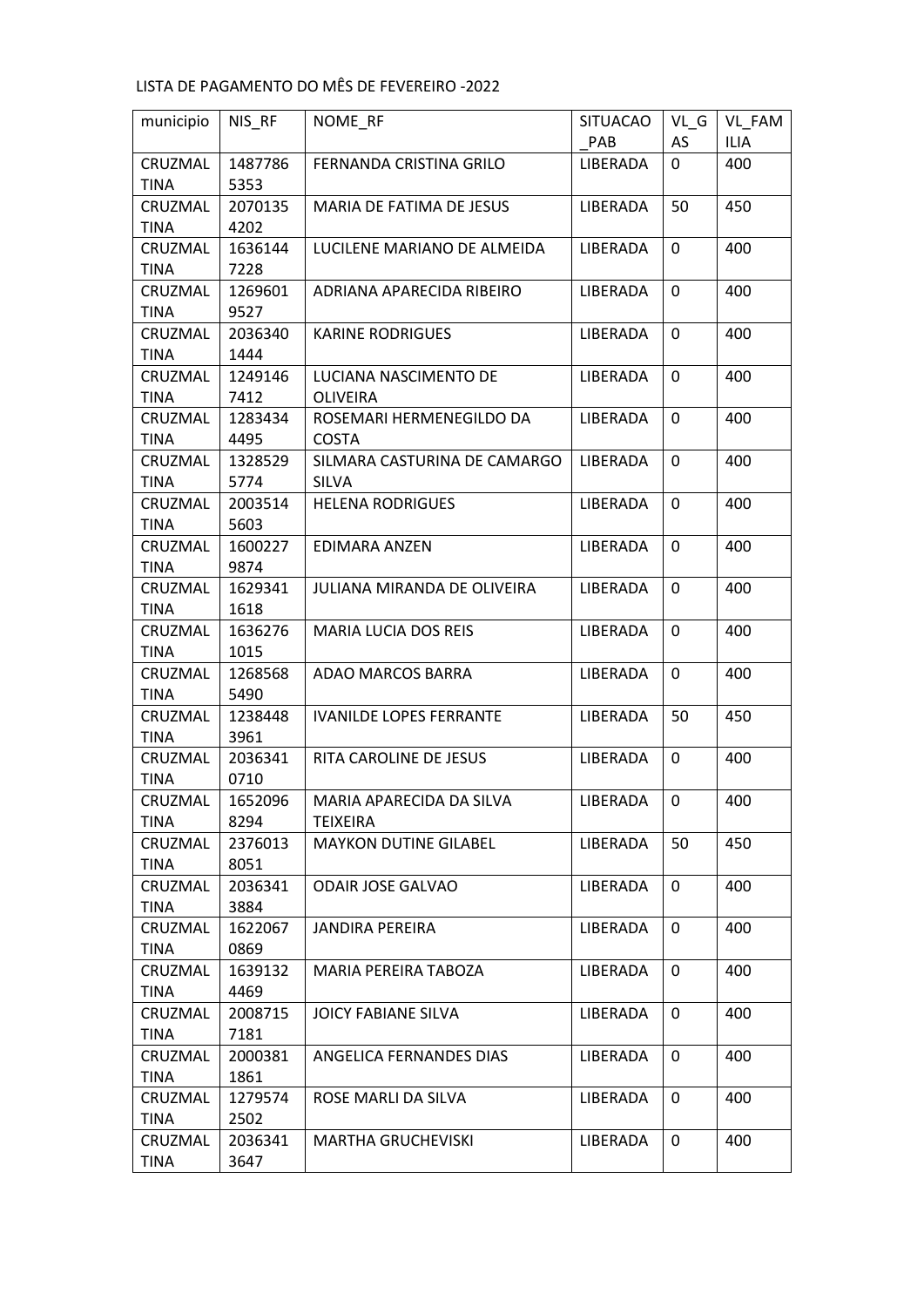| CRUZMAL         | 1636295         | MARCILENE DE SOUZA VANES        | LIBERADA        | 0           | 400 |
|-----------------|-----------------|---------------------------------|-----------------|-------------|-----|
| <b>TINA</b>     | 6002            |                                 |                 |             |     |
| CRUZMAL         | 2036340         | ROSALINA GONCALVES DA CUNHA     | <b>LIBERADA</b> | 0           | 400 |
| <b>TINA</b>     | 3935            |                                 |                 |             |     |
| CRUZMAL         | 1623292         | JAQUELINE APARECIDA DE LIMA     | LIBERADA        | 0           | 400 |
| <b>TINA</b>     | 5212            |                                 |                 |             |     |
| CRUZMAL         | 2005928         | ANA ROSA DE CAMARGO DA SILVA    | LIBERADA        | 0           | 400 |
| <b>TINA</b>     | 5847            |                                 |                 |             |     |
| CRUZMAL         | 1643535         | LUCINEYA VENANCIO SOARES        | LIBERADA        | $\Omega$    | 400 |
| TINA            | 2985            |                                 |                 |             |     |
| CRUZMAL         | 1643535         | <b>MAYARA ARANTES SANTOS</b>    | LIBERADA        | 0           | 400 |
| <b>TINA</b>     | 4015            | <b>FERREIRA</b>                 |                 |             |     |
| CRUZMAL         | 1659582         | THAIS ROBERTA DE LIMA           | LIBERADA        | 0           | 400 |
| <b>TINA</b>     | 8171            |                                 |                 |             |     |
| CRUZMAL         | 2379121         | ROBERTO CARVALHO DE ASSIS       | LIBERADA        | $\Omega$    | 400 |
| <b>TINA</b>     | 5090            |                                 |                 |             |     |
| CRUZMAL         | 2005928         | SANDRA FERREIRA                 | LIBERADA        | 0           | 400 |
| TINA            | 3631            |                                 |                 |             |     |
| CRUZMAL         | 2128839         | DEIVIENE APARECIDA MIRANDA      | LIBERADA        | 0           | 400 |
| <b>TINA</b>     | 4642            |                                 |                 |             |     |
| CRUZMAL         | 2016930         | ALINE MICHELE DA SILVA          | <b>LIBERADA</b> | $\Omega$    | 400 |
| <b>TINA</b>     | 8574            |                                 |                 |             |     |
| CRUZMAL         | 1655813         | <b>VERONICE PEREIRA GUERRA</b>  | LIBERADA        | 0           | 400 |
| <b>TINA</b>     | 3513            |                                 |                 |             |     |
| CRUZMAL         | 2095374         | ANA MARIA DOS SANTOS            | LIBERADA        | $\Omega$    | 400 |
| <b>TINA</b>     | 9600            |                                 |                 |             |     |
| CRUZMAL         | 1653790         | SIMONE DE LIMA                  | LIBERADA        | 50          | 526 |
| <b>TINA</b>     | 7366            |                                 |                 |             |     |
| CRUZMAL         | 1648745         | LAISSA JANAINA RODES            | <b>LIBERADA</b> | $\Omega$    | 400 |
| <b>TINA</b>     | 5289            |                                 |                 |             |     |
| CRUZMAL         | 2036328         | <b>CAROLINE SOUZA CORREA</b>    | LIBERADA        | 0           | 400 |
| <b>TINA</b>     | 9903            |                                 |                 |             |     |
| CRUZMAL         | 1275563<br>2536 | MARIA JOSE DA SILVA BARBOSA     | LIBERADA        | 0           | 400 |
| TINA<br>CRUZMAL | 1292227         | ROSANGELA FURTADO DE MATOS      | LIBERADA        | 0           | 400 |
| TINA            | 2526            |                                 |                 |             |     |
| CRUZMAL         | 1610443         | DINELIA MOREIRA                 | LIBERADA        | 0           | 400 |
| <b>TINA</b>     | 0911            |                                 |                 |             |     |
| CRUZMAL         | 1245149         | <b>JOAO DOS SANTOS</b>          | LIBERADA        | $\mathbf 0$ | 400 |
| <b>TINA</b>     | 8015            |                                 |                 |             |     |
| CRUZMAL         | 1643535         | <b>MARIA GABRIELA GONCALVES</b> | LIBERADA        | 0           | 400 |
| TINA            | 7456            | <b>CARDOSO</b>                  |                 |             |     |
| CRUZMAL         | 2076293         | AMANDA CAROLINE URBANAS         | LIBERADA        | 0           | 400 |
| <b>TINA</b>     | 0343            | LOURENCO MERCURIO               |                 |             |     |
| CRUZMAL         | 2370432         | TATIANE PALOMA PINHEIRO         | LIBERADA        | 0           | 400 |
| <b>TINA</b>     | 7294            | <b>MORAES</b>                   |                 |             |     |
| CRUZMAL         | 1601279         | ANGELICA CESAR                  | LIBERADA        | 0           | 400 |
| <b>TINA</b>     | 1039            |                                 |                 |             |     |
| CRUZMAL         | 1640645         | <b>QUELI DE MOURA E SILVA</b>   | LIBERADA        | 0           | 446 |
| <b>TINA</b>     | 3078            |                                 |                 |             |     |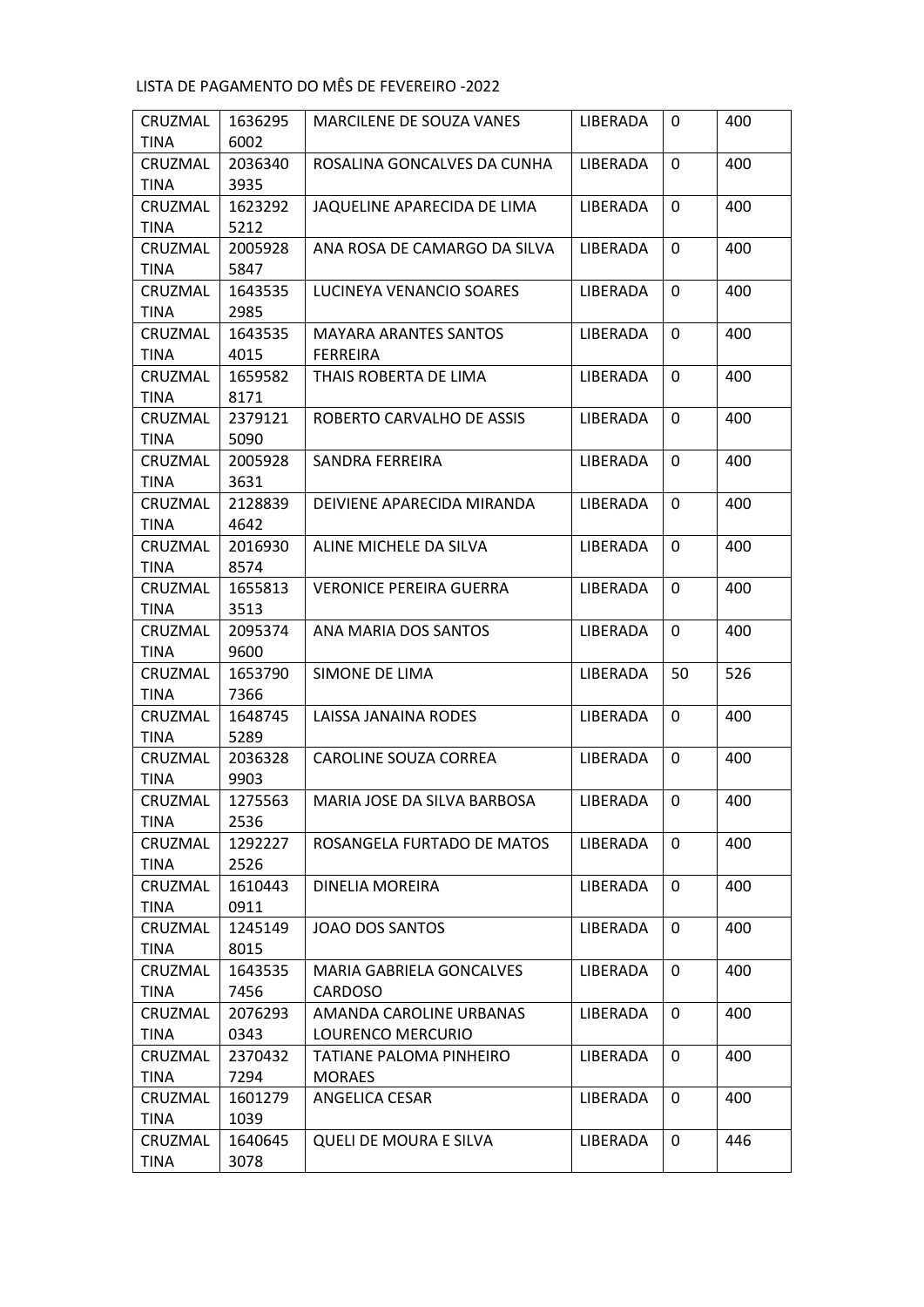| CRUZMAL     | 1255224 | ROBERTO MOREIRA                    | LIBERADA        | 0            | 400 |
|-------------|---------|------------------------------------|-----------------|--------------|-----|
| <b>TINA</b> | 0994    |                                    |                 |              |     |
| CRUZMAL     | 1613390 | ANGELINA APARECIDA PEREIRA         | <b>LIBERADA</b> | 0            | 400 |
| <b>TINA</b> | 3075    |                                    |                 |              |     |
| CRUZMAL     | 1610461 | EVA DE LIMA SERAFIM                | LIBERADA        | 0            | 400 |
| <b>TINA</b> | 5210    |                                    |                 |              |     |
| CRUZMAL     | 1252141 | VALDETE APARECIDA DE SOUZA         | LIBERADA        | 0            | 400 |
| <b>TINA</b> | 4877    | <b>SANTOS</b>                      |                 |              |     |
| CRUZMAL     | 2078076 | ROSECLEIA APARECIDA DA SILVA       | LIBERADA        | $\Omega$     | 400 |
| TINA        | 8889    |                                    |                 |              |     |
| CRUZMAL     | 1653733 | VANESSA APARECIDA DE AZEVEDO       | LIBERADA        | 0            | 421 |
| <b>TINA</b> | 4358    |                                    |                 |              |     |
| CRUZMAL     | 2095374 | RAQUEL PEREIRA DOS SANTOS DA       | LIBERADA        | 0            | 400 |
| <b>TINA</b> | 9287    | <b>COSTA</b>                       |                 |              |     |
| CRUZMAL     | 1658253 | RITA DE CASIA DE LIMA              | LIBERADA        | 50           | 682 |
| <b>TINA</b> | 3135    |                                    |                 |              |     |
| CRUZMAL     | 1272030 | EDINEIA ZUNTINI KLEIN              | LIBERADA        | 0            | 400 |
| <b>TINA</b> | 8538    |                                    |                 |              |     |
| CRUZMAL     | 2133688 | APARECIDA VIEIRA DE MAIA           | LIBERADA        | 0            | 400 |
| <b>TINA</b> | 1803    | SANTANA                            |                 |              |     |
| CRUZMAL     | 2094644 | <b>VERANICE SPIER</b>              | LIBERADA        | $\mathbf{0}$ | 400 |
| <b>TINA</b> | 6428    |                                    |                 |              |     |
| CRUZMAL     | 1657363 | ROSILENE PASQUINI DIAS             | LIBERADA        | 0            | 400 |
| <b>TINA</b> | 3041    |                                    |                 |              |     |
| CRUZMAL     | 1653774 | RENATA CRISTINA TABORDA            | LIBERADA        | $\Omega$     | 400 |
| <b>TINA</b> | 3827    |                                    |                 |              |     |
| CRUZMAL     | 2095371 | <b>JURANDIR FRANCISCO TEIXEIRA</b> | LIBERADA        | 0            | 400 |
| <b>TINA</b> | 4114    | <b>MACHADO</b>                     |                 |              |     |
| CRUZMAL     | 2092840 | ANA PAULA MOTA DA SILVA            | LIBERADA        | $\Omega$     | 400 |
| <b>TINA</b> | 2872    |                                    |                 |              |     |
| CRUZMAL     | 2366685 | BIANCA CAROLINA DA SILVA           | LIBERADA        | 0            | 400 |
| <b>TINA</b> | 3826    | <b>BONFIM</b>                      |                 |              |     |
| CRUZMAL     | 1642990 | LUAN HENRIQUE DE LIMA PRESTES      | LIBERADA        | 50           | 450 |
| TINA        | 3061    |                                    |                 |              |     |
| CRUZMAL     | 1279548 | SIRLENE CASTURINA CANDIDO          | LIBERADA        | 0            | 400 |
| TINA        | 7499    |                                    |                 |              |     |
| CRUZMAL     | 1601097 | ANTONIA DE SOUZA SOARES DE         | LIBERADA        | 0            | 400 |
| <b>TINA</b> | 8697    | <b>OLIVEIRA</b>                    |                 |              |     |
| CRUZMAL     | 1640647 | <b>CLAUDINEI DOS SANTOS</b>        | LIBERADA        | $\mathbf 0$  | 400 |
| <b>TINA</b> | 4881    |                                    |                 |              |     |
| CRUZMAL     | 2036340 | EVA DE LIMA SOUSA                  | LIBERADA        | 0            | 400 |
| TINA        | 2912    |                                    |                 |              |     |
| CRUZMAL     | 1655933 | SIMONE NUNES DA SILVA              | LIBERADA        | 0            | 400 |
| <b>TINA</b> | 9557    |                                    |                 |              |     |
| CRUZMAL     | 1601285 | ANA PAULA DOS SANTOS DOS           | LIBERADA        | 0            | 400 |
| <b>TINA</b> | 0477    | <b>PASSOS</b>                      |                 |              |     |
| CRUZMAL     | 1623292 | JAQUELINE APARECIDA DE GODOI       | LIBERADA        | 0            | 400 |
| <b>TINA</b> | 4372    |                                    |                 |              |     |
| CRUZMAL     | 2373604 | AMILTON CHAVIEL DA SILVA           | LIBERADA        | 50           | 450 |
| TINA        | 9052    |                                    |                 |              |     |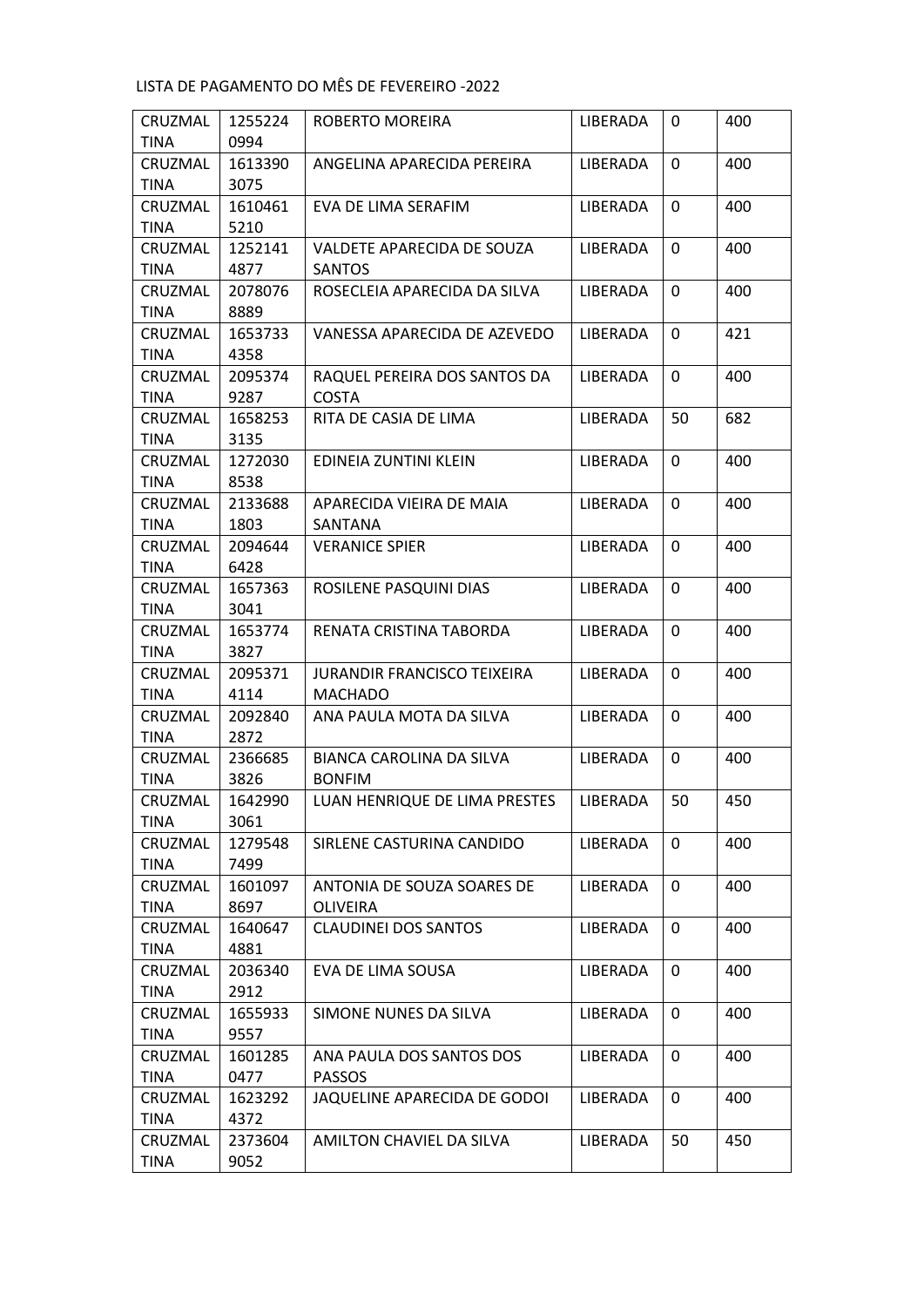| CRUZMAL                | 1657043         | ROSILDA MACANEIRO                    | LIBERADA        | $\mathbf{0}$ | 400 |
|------------------------|-----------------|--------------------------------------|-----------------|--------------|-----|
| <b>TINA</b>            | 8299            |                                      |                 |              |     |
| CRUZMAL                | 2383023         | FRANCIELE DE SOUZA VANES DOS         | LIBERADA        | $\mathbf{0}$ | 400 |
| <b>TINA</b>            | 3740            | <b>SANTOS</b>                        |                 |              |     |
| CRUZMAL                | 1626188         | <b>FRANCIELLE CRISTINA WEISS</b>     | LIBERADA        | 0            | 400 |
| <b>TINA</b>            | 1511            |                                      |                 |              |     |
| CRUZMAL                | 1634623         | FERNANDA MASTRASCOSA CELERE          | <b>LIBERADA</b> | $\Omega$     | 400 |
| TINA                   | 9458            |                                      |                 |              |     |
| CRUZMAL                | 1618769         | FRANCIELE ANDRE DA SILVA             | LIBERADA        | 0            | 400 |
| TINA                   | 7465            |                                      |                 |              |     |
| CRUZMAL                | 2367838         | <b>MARCIA CRISTINA BARBOSA PERIS</b> | LIBERADA        | $\Omega$     | 400 |
| <b>TINA</b>            | 5849            |                                      |                 |              |     |
| CRUZMAL                | 1640650         | <b>CLEUSA BORGES DE GOUVEIA</b>      | LIBERADA        | 50           | 450 |
| <b>TINA</b>            | 0262            |                                      |                 |              |     |
| CRUZMAL                | 2032663         | <b>VALDETE DOS SANTOS RODRIGUES</b>  | <b>LIBERADA</b> | 0            | 400 |
| TINA                   | 3450            |                                      |                 |              |     |
| CRUZMAL                | 1277134         | JOAQUINA DO CARMO MACHADO            | <b>LIBERADA</b> | 0            | 400 |
| <b>TINA</b>            | 5155            |                                      |                 |              |     |
| CRUZMAL                | 2076418         | <b>TAIZA DOS SANTOS</b>              | <b>LIBERADA</b> | $\mathbf{0}$ | 400 |
| <b>TINA</b>            | 2247            |                                      |                 |              |     |
| CRUZMAL                | 1618795         | <b>GESSICA FERNANDA PEREIRA</b>      | <b>LIBERADA</b> | 0            | 400 |
| TINA                   | 2139            |                                      |                 |              |     |
| CRUZMAL                | 1704152         | ROSELI MAIA DA SILVA                 | LIBERADA        | $\Omega$     | 400 |
| TINA                   | 8861            |                                      |                 |              |     |
| CRUZMAL                | 2094980         | NEUSA TABORDA RIBAS                  | LIBERADA        | 0            | 400 |
| <b>TINA</b>            | 9521            |                                      |                 |              |     |
| CRUZMAL                | 1615132         | ANA MARIA RIBEIRO DA SILVA           | <b>LIBERADA</b> | $\Omega$     | 400 |
| <b>TINA</b>            | 2488            |                                      |                 |              |     |
| CRUZMAL                | 1636242         | CREISIELI ROBADEL OLIVEIRA DIAS      | LIBERADA        | 0            | 400 |
| TINA                   | 2849            |                                      |                 |              |     |
| CRUZMAL                | 2036340         | ROSELI APARECIDA DA SILVA            | LIBERADA        | 0            | 400 |
| <b>TINA</b>            | 3641            |                                      |                 |              |     |
| CRUZMAL                | 1623302         | <b>GISLAINE ACETI SOARES</b>         | LIBERADA        | 0            | 400 |
| <b>TINA</b><br>CRUZMAL | 1422<br>1648760 | MARCIA DO CARMO DE BARROS            | LIBERADA        | $\mathbf 0$  | 400 |
| TINA                   | 5973            |                                      |                 |              |     |
| CRUZMAL                | 1601161         | ANGELICA DE OLIVEIRA MACHADO         | LIBERADA        | $\mathbf 0$  | 400 |
| <b>TINA</b>            | 6373            |                                      |                 |              |     |
| CRUZMAL                | 1653789         | CIDALIA TRINDADE SANTOS              | LIBERADA        | 0            | 400 |
| TINA                   | 9142            | <b>RIBEIRO</b>                       |                 |              |     |
| CRUZMAL                | 1216869         | MARIA ROSA BARBOSA                   | LIBERADA        | 50           | 450 |
| TINA                   | 8653            |                                      |                 |              |     |
| CRUZMAL                | 2133159         | CLAUDIA MARIA MARQUETI CUCO          | LIBERADA        | 0            | 400 |
| <b>TINA</b>            | 9204            |                                      |                 |              |     |
| CRUZMAL                | 2036341         | LUCINEIA MARIANO PRESTES             | LIBERADA        | 0            | 400 |
| <b>TINA</b>            | 3868            |                                      |                 |              |     |
| CRUZMAL                | 1653797         | TANIA PAULA DE OLIVEIRA RUFATO       | LIBERADA        | 0            | 400 |
| TINA                   | 5124            |                                      |                 |              |     |
| CRUZMAL                | 1613392         | ELIANE VIESBA LOPES                  | LIBERADA        | 0            | 400 |
| <b>TINA</b>            | 3599            |                                      |                 |              |     |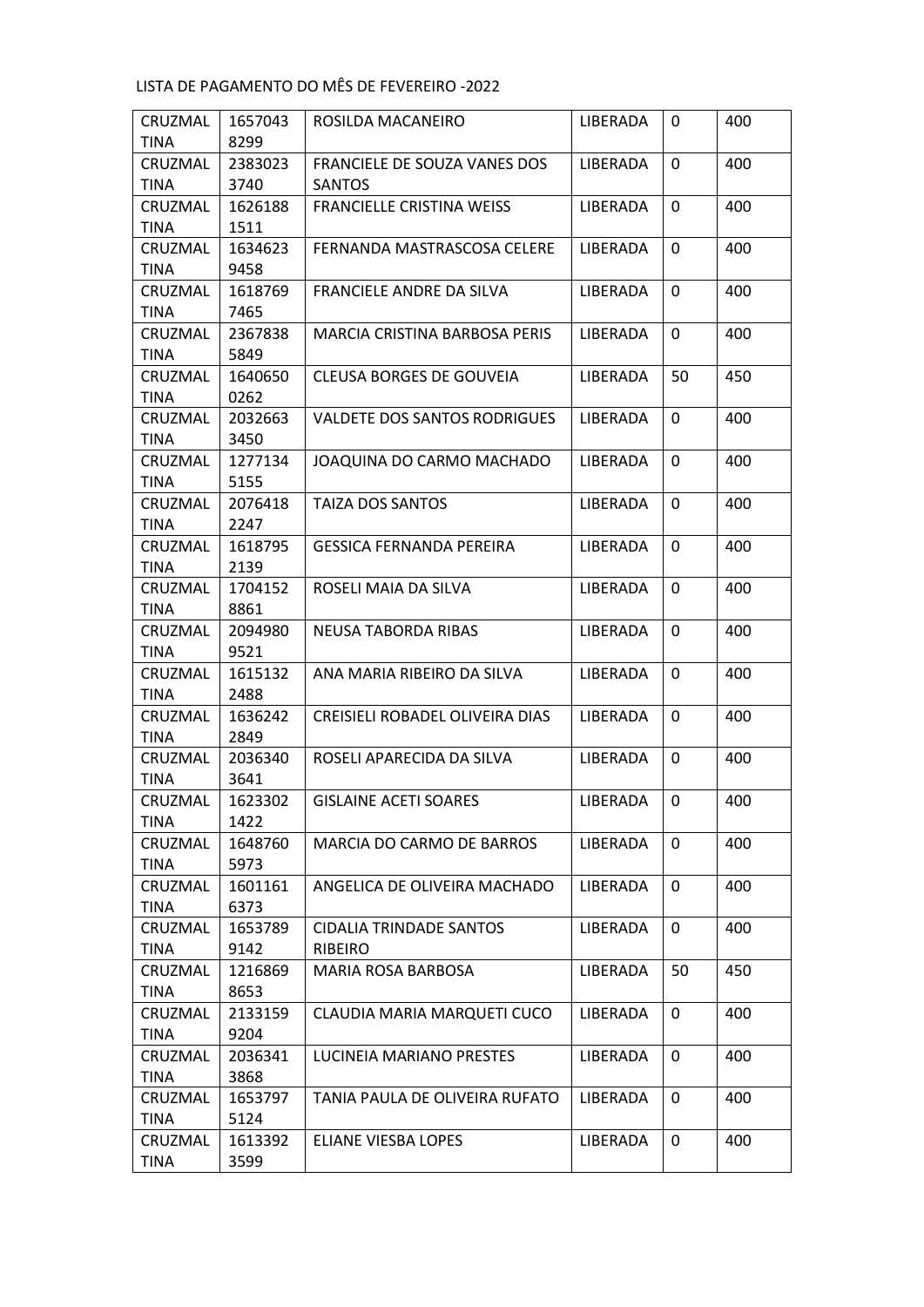| CRUZMAL                | 2381410         | <b>FLORIPA DOS SANTOS</b>        | LIBERADA        | 0            | 400 |
|------------------------|-----------------|----------------------------------|-----------------|--------------|-----|
| <b>TINA</b>            | 0065            |                                  |                 |              |     |
| CRUZMAL                | 2031723         | NAYARA RIBAS SARTURI             | LIBERADA        | 0            | 400 |
| TINA                   | 0659            |                                  |                 |              |     |
| CRUZMAL                | 2095374         | EDNA PAULA MENDONCA MATIAS       | <b>LIBERADA</b> | 0            | 400 |
| <b>TINA</b>            | 4390            |                                  |                 |              |     |
| CRUZMAL                | 1661124         | SOLANGE FERNANDES DE JESUS       | <b>LIBERADA</b> | 0            | 400 |
| <b>TINA</b>            | 0277            |                                  |                 |              |     |
| CRUZMAL                | 2036340         | LETICIA DAIANE OLIVEIRA MORAES   | LIBERADA        | 0            | 400 |
| <b>TINA</b>            | 9976            |                                  |                 |              |     |
| CRUZMAL                | 1639547         | MARIA DA CRUZ ARAUJO             | LIBERADA        | $\Omega$     | 400 |
| <b>TINA</b>            | 3442            |                                  |                 |              |     |
| CRUZMAL                | 2368738         | MARIA GORETE DE ARAUJO           | LIBERADA        | 0            | 400 |
| <b>TINA</b>            | 5899            |                                  |                 |              |     |
| CRUZMAL                | 2012891         | TAMARA ALINE DA SILVA ORTIZ      | <b>LIBERADA</b> | 0            | 400 |
| <b>TINA</b>            | 0954            |                                  |                 |              |     |
| CRUZMAL                | 1601298         | DALVA MATIAS DE LIMA             | LIBERADA        | 0            | 400 |
| <b>TINA</b>            | 9424            |                                  |                 |              |     |
| CRUZMAL                | 2036339         | SILMARA PEREIRA                  | LIBERADA        | 0            | 400 |
| <b>TINA</b>            | 9598            |                                  |                 |              |     |
| CRUZMAL                | 1243819         | CELINA ROCHA DE CARVALHO         | <b>LIBERADA</b> | 0            | 400 |
| <b>TINA</b>            | 0797            |                                  |                 |              |     |
| CRUZMAL                | 1610433         | BRUNA SAMARA DE LIMA             | LIBERADA        | 50           | 450 |
| <b>TINA</b>            | 4033            |                                  |                 | $\mathbf{0}$ | 400 |
| CRUZMAL<br><b>TINA</b> | 1608124<br>8276 | ARISTIDES DA SILVA FERNANDES     | LIBERADA        |              |     |
| CRUZMAL                | 2374573         | APARECIDO NOEL DE OLIVEIRA       | LIBERADA        | 50           | 450 |
| <b>TINA</b>            | 5427            |                                  |                 |              |     |
| CRUZMAL                | 1636270         | MARIA JOSE DE LIMA               | <b>LIBERADA</b> | 0            | 400 |
| <b>TINA</b>            | 6030            |                                  |                 |              |     |
| CRUZMAL                | 1260068         | <b>CLAUDIO GONCALVES</b>         | LIBERADA        | 50           | 450 |
| <b>TINA</b>            | 7515            |                                  |                 |              |     |
| CRUZMAL                | 2092912         | LUCIANA CARVALHO SOARES          | LIBERADA        | 0            | 400 |
| TINA                   | 3004            |                                  |                 |              |     |
| CRUZMAL                | 1293385         | JAQUELINE BORGES DOS SANTOS      | LIBERADA        | 0            | 400 |
| TINA                   | 0526            |                                  |                 |              |     |
| CRUZMAL                | 1286712         | RITA DE CASSIA DOS SANTOS        | <b>LIBERADA</b> | 0            | 400 |
| <b>TINA</b>            | 5504            |                                  |                 |              |     |
| CRUZMAL                | 2365449         | JOYCE HARKUSZ PEREIRA DA SILVA   | LIBERADA        | 0            | 400 |
| TINA                   | 7728            |                                  |                 |              |     |
| CRUZMAL                | 1636195         | <b>MARIA ERENI DOS SANTOS</b>    | LIBERADA        | $\mathbf{0}$ | 400 |
| TINA                   | 6815            |                                  |                 |              |     |
| CRUZMAL                | 1238445         | MARCOS ANTONIO DA SILVA          | <b>BLOQUEA</b>  | 0            | 400 |
| TINA                   | 8908            |                                  | DA              |              |     |
| CRUZMAL                | 1659535         | ROSANA DE SOUZA VANES            | LIBERADA        | 0            | 400 |
| <b>TINA</b>            | 3610            |                                  |                 |              |     |
| CRUZMAL                | 2095373         | <b>MARIA APARECIDA FERNANDES</b> | LIBERADA        | 0            | 400 |
| TINA                   | 7882            | <b>MORETTO</b>                   |                 |              |     |
| CRUZMAL                | 2036340         | SIRLENE APARECIDA CUSTODIO       | LIBERADA        | 0            | 400 |
| <b>TINA</b>            | 7868            |                                  |                 |              |     |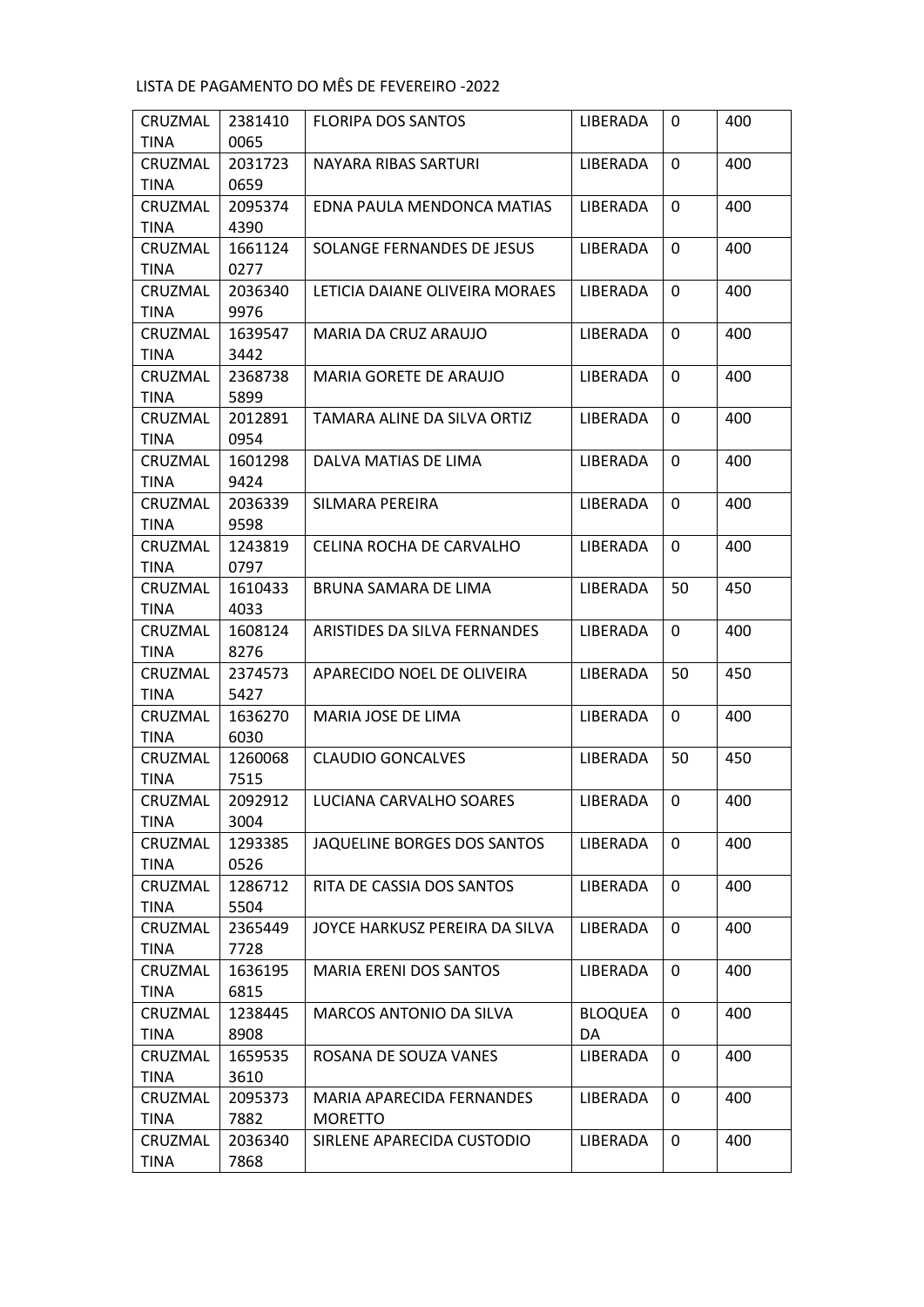| CRUZMAL                | 1254238         | CRISTYANE ISAURA SOINSKI      | LIBERADA        | $\mathbf{0}$ | 400 |
|------------------------|-----------------|-------------------------------|-----------------|--------------|-----|
| <b>TINA</b>            | 6864            | <b>GREGIO</b>                 |                 |              |     |
| CRUZMAL                | 1240989         | <b>MARLI PIRES GONCALVES</b>  | LIBERADA        | 0            | 400 |
| <b>TINA</b>            | 7187            |                               |                 |              |     |
| CRUZMAL                | 1653788         | <b>SERGIO CESAR PRESTES</b>   | LIBERADA        | 50           | 450 |
| <b>TINA</b>            | 9090            |                               |                 |              |     |
| CRUZMAL                | 2064475         | ADRIANA APARECIDA DE ALENCAR  | LIBERADA        | 0            | 400 |
| <b>TINA</b>            | 7730            |                               |                 |              |     |
| CRUZMAL                | 2004263         | ANGELICA BRITO BISAIO         | LIBERADA        | 0            | 400 |
| <b>TINA</b>            | 8741            |                               |                 |              |     |
| CRUZMAL                | 1654571         | SUELEN PRISCILA DA SILVA      | LIBERADA        | $\Omega$     | 400 |
| <b>TINA</b>            | 1289            |                               |                 |              |     |
| CRUZMAL                | 1284231         | ANGELA MARIA DE OLIVEIRA E    | LIBERADA        | 0            | 400 |
| <b>TINA</b>            | 0499            | <b>SILVA</b>                  |                 |              |     |
| CRUZMAL                | 2368046         | <b>VILSON RIBEIRO</b>         | <b>LIBERADA</b> | 0            | 400 |
| <b>TINA</b>            | 5722            |                               |                 |              |     |
| CRUZMAL                | 1299567         | ELIANA DE ANDRADE BARBOSA     | LIBERADA        | 0            | 410 |
| <b>TINA</b>            | 9529            |                               |                 |              |     |
| CRUZMAL                | 2062889         | ANA BEATRIZ BESSA             | LIBERADA        | 50           | 450 |
| <b>TINA</b>            | 9550            |                               |                 |              |     |
| CRUZMAL                | 1628128         | JAIR DE SOUZA DA ROSA         | LIBERADA        | 50           | 450 |
| <b>TINA</b>            | 8816            |                               |                 |              |     |
| CRUZMAL                | 2006619         | SERGIO ROBERTO SEVERINO       | LIBERADA        | $\mathbf{0}$ | 400 |
| <b>TINA</b>            | 4894            |                               |                 |              |     |
| CRUZMAL<br><b>TINA</b> | 2361697<br>3291 | PATRICIA BORGES LOPES         | LIBERADA        | 50           | 450 |
| CRUZMAL                | 1254073         | DIMAS GUEDES SOBRINHO         | LIBERADA        | $\mathbf{0}$ | 400 |
| <b>TINA</b>            | 2986            |                               |                 |              |     |
| CRUZMAL                | 1610461         | EVA VIEIRA LIMA               | LIBERADA        | $\Omega$     | 400 |
| <b>TINA</b>            | 4362            |                               |                 |              |     |
| CRUZMAL                | 1635954         | MARIA TEREZA DE JESUS         | LIBERADA        | $\Omega$     | 400 |
| <b>TINA</b>            | 3274            |                               |                 |              |     |
| CRUZMAL                | 1279205         | MILVA BATISTA NERIS           | LIBERADA        | 0            | 400 |
| TINA                   | 3536            |                               |                 |              |     |
| CRUZMAL                | 2036339         | APARECIDO DONIZETE GREGORIO   | LIBERADA        | 0            | 400 |
| TINA                   | 8966            |                               |                 |              |     |
| CRUZMAL                | 1656791         | SUELEM MORAES DE ARAUJO       | <b>LIBERADA</b> | 0            | 400 |
| <b>TINA</b>            | 7181            |                               |                 |              |     |
| CRUZMAL                | 1240361         | CASTURINO CAVALCANTI ALMEIDA  | LIBERADA        | 50           | 450 |
| TINA                   | 5643            |                               |                 |              |     |
| CRUZMAL                | 1601304         | DIRCE DOS SANTOS              | LIBERADA        | $\mathbf{0}$ | 400 |
| TINA                   | 2161            |                               |                 |              |     |
| CRUZMAL                | 1623591         | <b>CAMILA JAINE RODRIGUES</b> | LIBERADA        | 0            | 400 |
| TINA                   | 0496            |                               |                 |              |     |
| CRUZMAL                | 1617986         | <b>FRANCIELE DE SOUZA</b>     | LIBERADA        | $\mathbf{0}$ | 400 |
| <b>TINA</b>            | 9708            |                               |                 |              |     |
| CRUZMAL                | 1264528         | MARCIA APARECIDA DA SILVA     | LIBERADA        | 0            | 400 |
| TINA                   | 5777            |                               |                 |              |     |
| CRUZMAL                | 2036340         | MARIA APARECIDA DE MIRANDA    | LIBERADA        | 0            | 400 |
| <b>TINA</b>            | 7787            |                               |                 |              |     |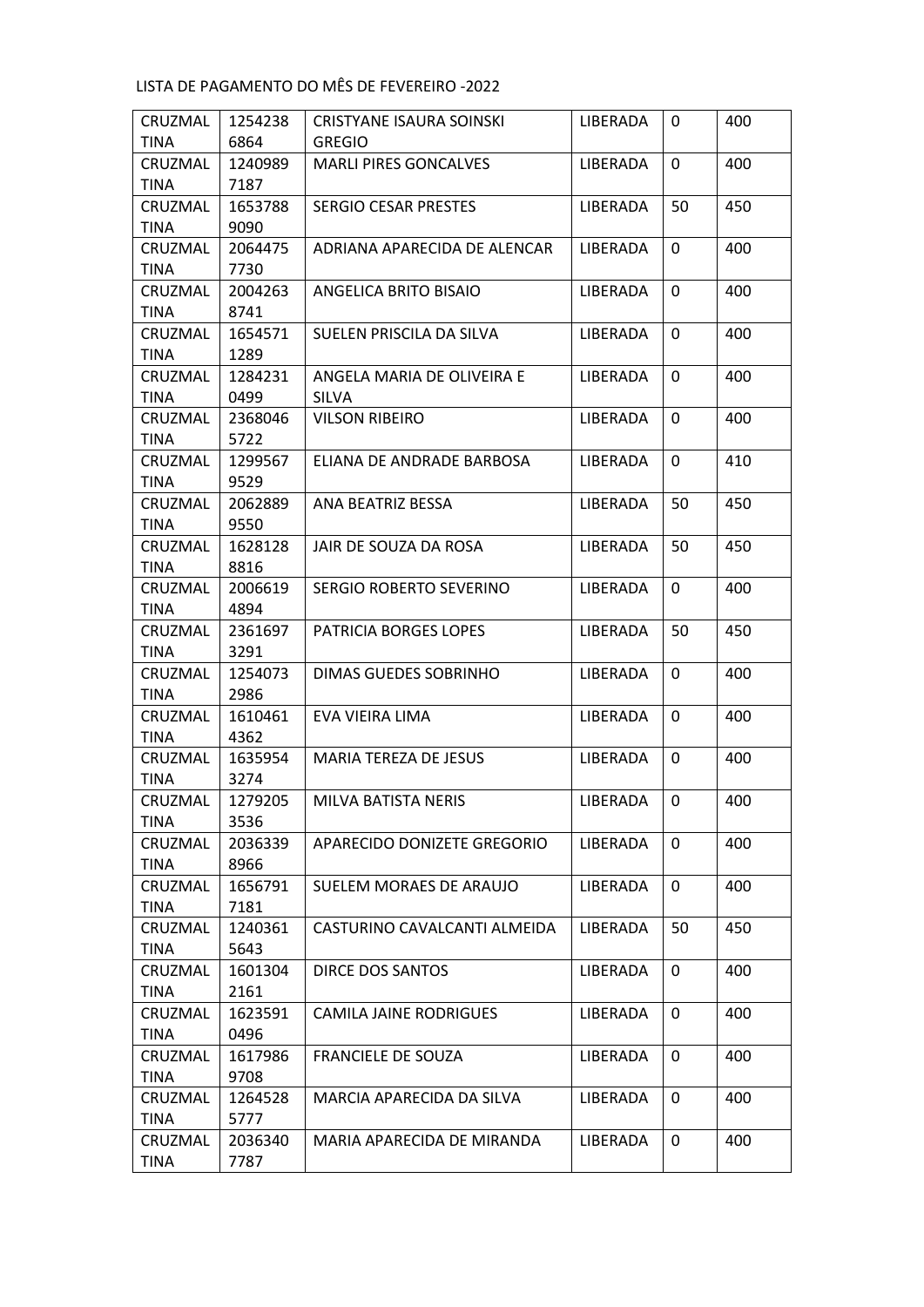| CRUZMAL     | 1618808 | JOSIANE TEODORO DOS SANTOS           | LIBERADA        | 0            | 400 |
|-------------|---------|--------------------------------------|-----------------|--------------|-----|
| <b>TINA</b> | 3339    |                                      |                 |              |     |
| CRUZMAL     | 1643534 | LIFONSINA RODRIGUES                  | LIBERADA        | 0            | 400 |
| <b>TINA</b> | 7477    |                                      |                 |              |     |
| CRUZMAL     | 1619993 | CLEUSA APARECIDA DE CARVALHO         | LIBERADA        | 0            | 400 |
| <b>TINA</b> | 9507    |                                      |                 |              |     |
| CRUZMAL     | 2036340 | SILVESTRE KOCHINSKI                  | LIBERADA        | 50           | 450 |
| <b>TINA</b> | 5369    |                                      |                 |              |     |
| CRUZMAL     | 1254468 | <b>CLEONICE APARECIDA DOS SANTOS</b> | LIBERADA        | 0            | 400 |
| <b>TINA</b> | 5796    |                                      |                 |              |     |
| CRUZMAL     | 2036341 | ALEXANDRA APARECIDA DE               | LIBERADA        | 50           | 450 |
| <b>TINA</b> | 2934    | <b>FREITAS</b>                       |                 |              |     |
| CRUZMAL     | 1547341 | MARLI DA SILVA RIBEIRO               | LIBERADA        | 0            | 400 |
| <b>TINA</b> | 9279    |                                      |                 |              |     |
| CRUZMAL     | 1610429 | AUREANA DE FATIMA DA ROCHA           | LIBERADA        | 0            | 400 |
| <b>TINA</b> | 5666    |                                      |                 |              |     |
| CRUZMAL     | 1618697 | <b>GISLAINE MOREIRA DOS SANTOS</b>   | LIBERADA        | 0            | 400 |
| <b>TINA</b> | 6700    |                                      |                 |              |     |
| CRUZMAL     | 2131285 | <b>JOSE CICERO DE OLIVEIRA</b>       | <b>LIBERADA</b> | 0            | 400 |
| <b>TINA</b> | 0800    |                                      |                 |              |     |
| CRUZMAL     | 2374885 | RITA GONCALVES DOS SANTOS            | <b>LIBERADA</b> | 50           | 450 |
| <b>TINA</b> | 7450    |                                      |                 |              |     |
| CRUZMAL     | 1610416 | ANGELICA EUGENIO DE LIMA             | LIBERADA        | $\mathbf{0}$ | 400 |
| <b>TINA</b> | 2844    |                                      |                 |              |     |
| CRUZMAL     | 1653798 | TEREZA DA SILVA                      | LIBERADA        | 0            | 410 |
| <b>TINA</b> | 9702    |                                      |                 |              |     |
| CRUZMAL     | 2366108 | MARIA APARECIDA DE LIMA              | LIBERADA        | 0            | 400 |
| <b>TINA</b> | 9389    |                                      |                 |              |     |
| CRUZMAL     | 2008731 | ANGELICA SILVA FELIX                 | LIBERADA        | $\Omega$     | 400 |
| <b>TINA</b> | 8916    |                                      |                 |              |     |
| CRUZMAL     | 1281004 | NOELI ALEXANDRE DE CARVALHO          | LIBERADA        | $\Omega$     | 400 |
| <b>TINA</b> | 7504    |                                      |                 |              |     |
| CRUZMAL     | 1657420 | ZITA FERREIRA DE ARAUJO              | LIBERADA        | 50           | 450 |
| TINA        | 6163    |                                      |                 |              |     |
| CRUZMAL     | 2062890 | ROSINEI DE OLIVEIRA MACHADO          | LIBERADA        | 0            | 400 |
| TINA        | 6093    |                                      |                 |              |     |
| CRUZMAL     | 1653782 | ROSELI GONSALVES DE DEUS             | <b>LIBERADA</b> | 0            | 400 |
| <b>TINA</b> | 5114    |                                      |                 |              |     |
| CRUZMAL     | 1655135 | ROSILENE AUGUSTA DE ASSIS SILVA      | LIBERADA        | 0            | 400 |
| TINA        | 0772    |                                      |                 |              |     |
| CRUZMAL     | 2036340 | ALESSANDRA DE PAULA DOS              | LIBERADA        | $\mathbf{0}$ | 400 |
| TINA        | 6454    | <b>PASSOS</b>                        |                 |              |     |
| CRUZMAL     | 1636266 | MARIA JOSE GAMBA                     | LIBERADA        | 0            | 400 |
| TINA        | 8201    |                                      |                 |              |     |
| CRUZMAL     | 1636242 | <b>CRISLAINE MARIA RODRIGUES</b>     | LIBERADA        | 0            | 400 |
| <b>TINA</b> | 6232    |                                      |                 |              |     |
| CRUZMAL     | 2065316 | NAIAMA BENTO BEZERRA                 | LIBERADA        | 0            | 400 |
| TINA        | 9943    |                                      |                 |              |     |
| CRUZMAL     | 1658271 | SONIA APARECIDA DE SOUZA             | LIBERADA        | 0            | 400 |
| <b>TINA</b> | 8550    |                                      |                 |              |     |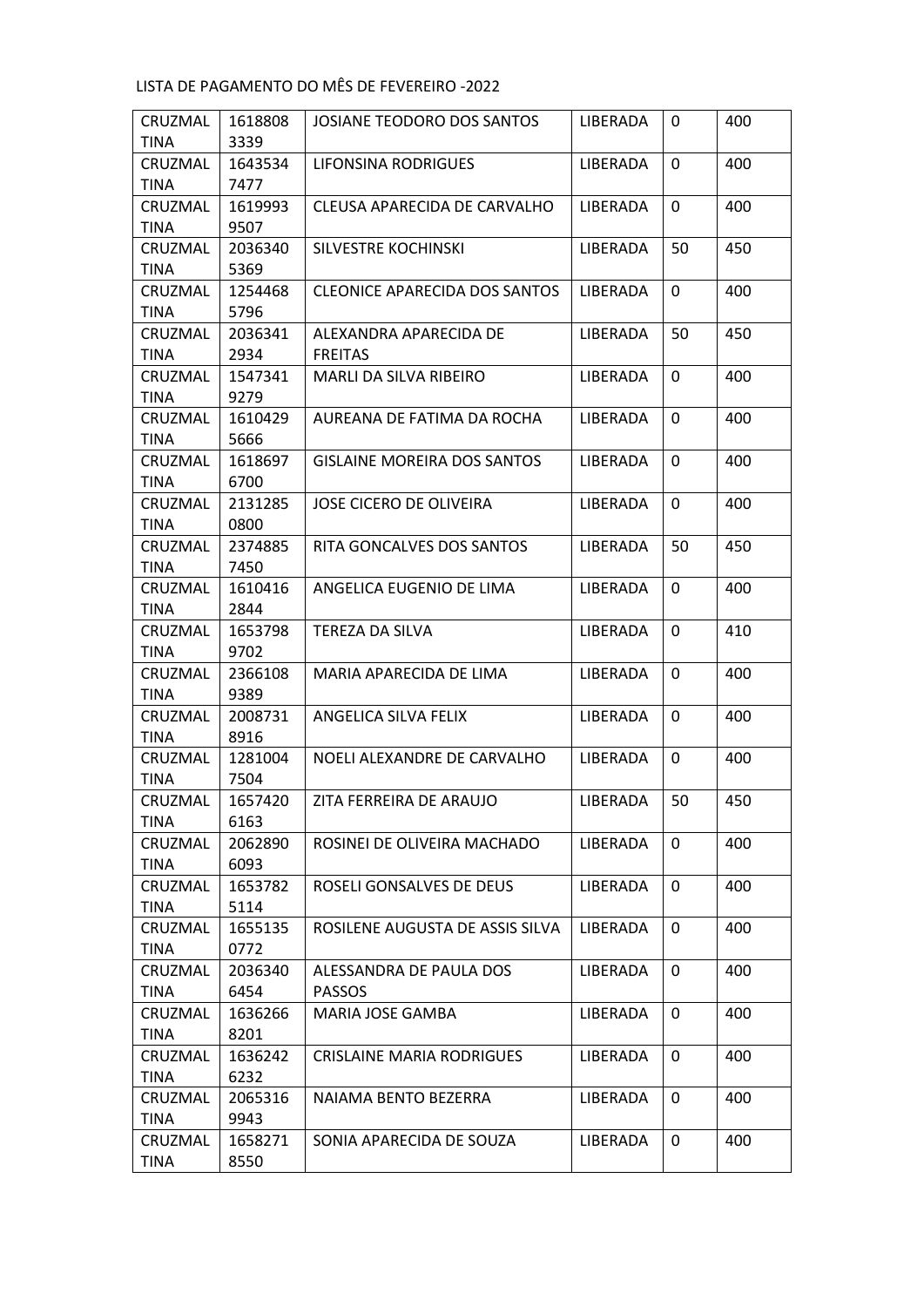| CRUZMAL     | 1288007 | ADELAINY CIRINO                | LIBERADA        | 0            | 400 |
|-------------|---------|--------------------------------|-----------------|--------------|-----|
| <b>TINA</b> | 5531    |                                |                 |              |     |
| CRUZMAL     | 1658232 | NAEILA FERNANDA SOARES         | LIBERADA        | 0            | 400 |
| <b>TINA</b> | 4684    |                                |                 |              |     |
| CRUZMAL     | 1636223 | MARILENE SANTOS DA SILVA JORGE | LIBERADA        | 0            | 400 |
| <b>TINA</b> | 1601    |                                |                 |              |     |
| CRUZMAL     | 2032528 | PERSIA CALINA DOS SANTOS       | LIBERADA        | 0            | 400 |
| <b>TINA</b> | 8474    | <b>HILARIO</b>                 |                 |              |     |
| CRUZMAL     | 2384266 | MONICA APARECIDA DA SILVA      | LIBERADA        | 0            | 400 |
| <b>TINA</b> | 5853    | <b>VITORIO</b>                 |                 |              |     |
| CRUZMAL     | 1229883 | JORGE SILVESTRE DA SILVA       | LIBERADA        | 0            | 400 |
| <b>TINA</b> | 6614    |                                |                 |              |     |
| CRUZMAL     | 2040243 | ADEILDO CORREIA PRADO          | LIBERADA        | 50           | 450 |
| <b>TINA</b> | 4743    |                                |                 |              |     |
| CRUZMAL     | 2036341 | JULIANA BONFIM DE OLIVEIRA     | <b>LIBERADA</b> | $\Omega$     | 400 |
| <b>TINA</b> | 1253    |                                |                 |              |     |
| CRUZMAL     | 1644076 | MARIA APARECIDA DE SOUZA       | LIBERADA        | $\Omega$     | 400 |
| <b>TINA</b> | 5451    |                                |                 |              |     |
| CRUZMAL     | 2036341 | <b>NEUSA CESAR PRESTES</b>     | LIBERADA        | 0            | 400 |
| <b>TINA</b> | 3841    |                                |                 |              |     |
| CRUZMAL     | 1609537 | DANIELE DE SOUZA VANES         | LIBERADA        | 0            | 400 |
| <b>TINA</b> | 3493    |                                |                 |              |     |
| CRUZMAL     | 1623284 | <b>INES DOS SANTOS</b>         | LIBERADA        | 50           | 450 |
| <b>TINA</b> | 7564    |                                |                 |              |     |
| CRUZMAL     | 1270057 | <b>JULIO CESAR DOS SANTOS</b>  | LIBERADA        | 50           | 450 |
| <b>TINA</b> | 4496    |                                |                 |              |     |
| CRUZMAL     | 1240381 | HERCULANO TEIXEIRA MACHADO     | LIBERADA        | $\mathbf{0}$ | 400 |
| <b>TINA</b> | 9656    |                                |                 |              |     |
| CRUZMAL     | 1610409 | ALEXANDRE NABARRO              | LIBERADA        | $\Omega$     | 400 |
| <b>TINA</b> | 8283    |                                |                 |              |     |
| CRUZMAL     | 1618819 | CASSIA JAQUELINE FIDELIS       | LIBERADA        | $\Omega$     | 400 |
| <b>TINA</b> | 7229    |                                |                 |              |     |
| CRUZMAL     | 1613392 | ELIANE APARECIDA DOMICIANO     | LIBERADA        | 0            | 400 |
| TINA        | 3564    |                                |                 |              |     |
| CRUZMAL     | 1541454 | MATIAS APARECIDO MACHADO       | LIBERADA        | 0            | 400 |
| TINA        | 3562    | CASSEMIRO                      |                 |              |     |
| CRUZMAL     | 1610407 | AILTON DOS SANTOS              | <b>LIBERADA</b> | 50           | 450 |
| <b>TINA</b> | 2217    |                                |                 |              |     |
| CRUZMAL     | 1639464 | <b>MARIA DO ROSARIO BUENO</b>  | LIBERADA        | 0            | 400 |
| TINA        | 9202    |                                |                 |              |     |
| CRUZMAL     | 2068087 | MAIQUE DE MORAIS PAULINO       | LIBERADA        | $\mathbf{0}$ | 400 |
| TINA        | 3621    |                                |                 |              |     |
| CRUZMAL     | 1283386 | JOANA D ARC LINDA DE OLIVEIRA  | LIBERADA        | 50           | 450 |
| TINA        | 6501    |                                |                 |              |     |
| CRUZMAL     | 2364280 | FERNANDA SILVA DE LIMA         | LIBERADA        | 0            | 400 |
| <b>TINA</b> | 5821    |                                |                 |              |     |
| CRUZMAL     | 1657400 | VANDERLEIA PASQUINI            | LIBERADA        | 0            | 400 |
| TINA        | 4838    |                                |                 |              |     |
| CRUZMAL     | 2091295 | DANIELA LARISSA DA SILVA       | LIBERADA        | 0            | 400 |
| <b>TINA</b> | 0360    | SANTANA                        |                 |              |     |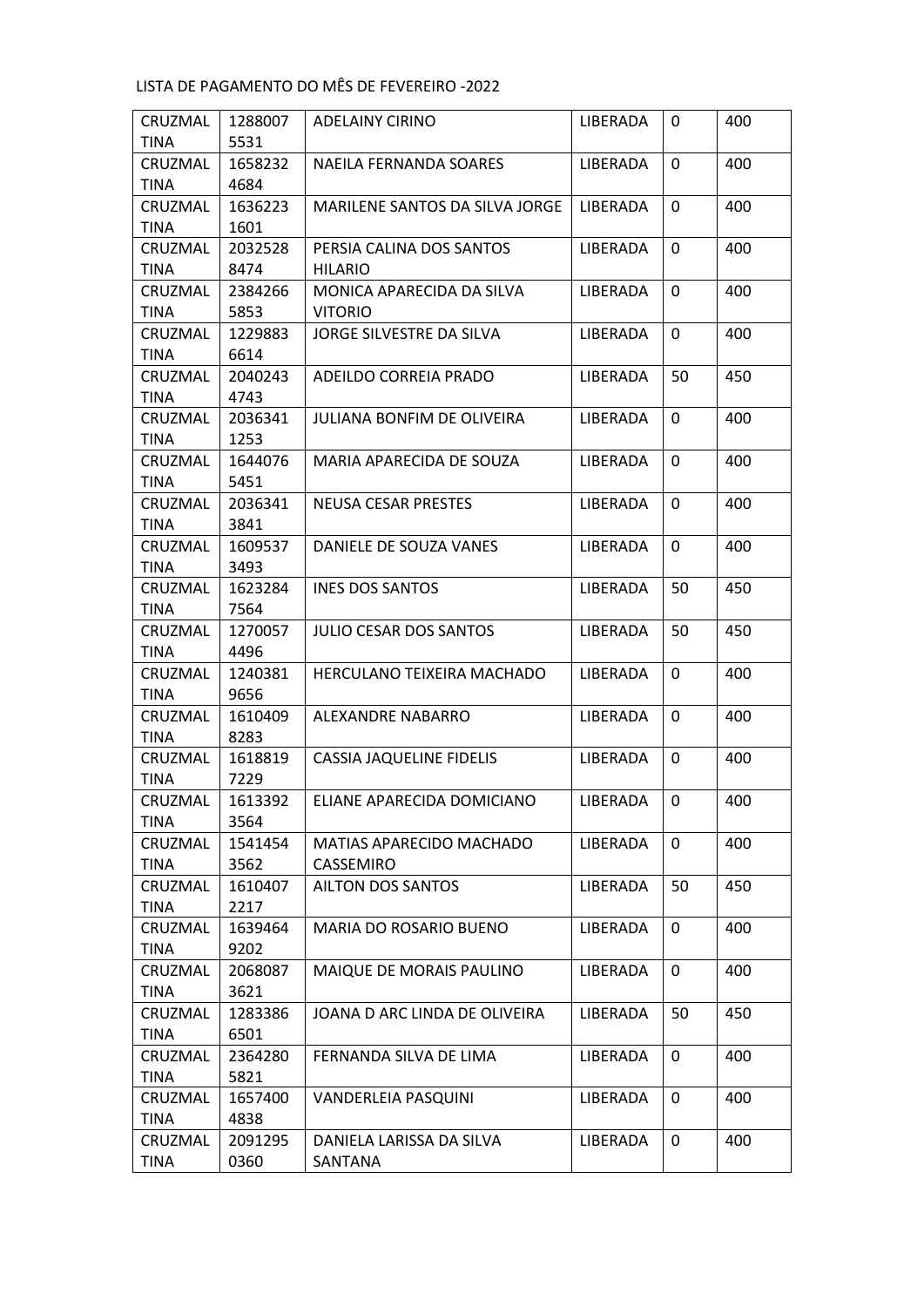| CRUZMAL     | 1609200 | APARECIDA VILARINO DOS SANTOS       | LIBERADA        | 0            | 400 |
|-------------|---------|-------------------------------------|-----------------|--------------|-----|
| <b>TINA</b> | 4071    |                                     |                 |              |     |
| CRUZMAL     | 1273744 | <b>MARIA DAS GRACAS ARANTES DOS</b> | LIBERADA        | 0            | 400 |
| <b>TINA</b> | 2518    | <b>SANTOS</b>                       |                 |              |     |
| CRUZMAL     | 1640700 | MEIRE FLAVIANE DOS SANTOS           | LIBERADA        | 0            | 400 |
| <b>TINA</b> | 5230    |                                     |                 |              |     |
| CRUZMAL     | 1284921 | ELIAS FERREIRA DOS SANTOS           | <b>LIBERADA</b> | 0            | 454 |
| <b>TINA</b> | 5513    |                                     |                 |              |     |
| CRUZMAL     | 1234503 | LUCILENE BARBOSA DA SILVA           | LIBERADA        | $\Omega$     | 400 |
| TINA        | 5872    |                                     |                 |              |     |
| CRUZMAL     | 1618769 | FRANCIELI APARECIDA DE LIMA         | LIBERADA        | 0            | 400 |
| <b>TINA</b> | 5772    |                                     |                 |              |     |
| CRUZMAL     | 1618184 | CLAUDEMIR DE FREITAS MARIANO        | LIBERADA        | 0            | 400 |
| <b>TINA</b> | 5101    |                                     |                 |              |     |
| CRUZMAL     | 1601277 | ANDRESSA SUZANA RODRIGUES           | <b>LIBERADA</b> | $\Omega$     | 400 |
| <b>TINA</b> | 4576    |                                     |                 |              |     |
| CRUZMAL     | 2381199 | EVELYN DANIELY DA SILVA             | LIBERADA        | $\mathbf{0}$ | 400 |
| <b>TINA</b> | 9377    |                                     |                 |              |     |
| CRUZMAL     | 1636264 | MARIA APARECIDA BRAZ                | LIBERADA        | 0            | 400 |
| <b>TINA</b> | 9614    |                                     |                 |              |     |
| CRUZMAL     | 2361207 | REGIANE VANESSA ORTIZ               | <b>LIBERADA</b> | $\Omega$     | 417 |
| TINA        | 2052    | <b>MACHADO</b>                      |                 |              |     |
| CRUZMAL     | 1609232 | ELIZABETE DE LIMA VELOSO            | LIBERADA        | $\Omega$     | 400 |
| TINA        | 9248    |                                     |                 |              |     |
| CRUZMAL     | 1666200 | NAIR CORDEIRO CORREIA               | LIBERADA        | $\Omega$     | 400 |
| <b>TINA</b> | 4147    |                                     |                 |              |     |
| CRUZMAL     | 1601295 | DAIANE CAMILA PRESTES               | LIBERADA        | 0            | 400 |
| <b>TINA</b> | 1893    |                                     |                 |              |     |
| CRUZMAL     | 2036339 | RITA APARECIDA DE OLIVEIRA SILVA    | LIBERADA        | $\Omega$     | 400 |
| TINA        | 7811    |                                     |                 |              |     |
| CRUZMAL     | 2036340 | DIRLEIA TEODORO REZENDE             | LIBERADA        | 0            | 400 |
| <b>TINA</b> | 5024    |                                     |                 |              |     |
| CRUZMAL     | 1621882 | JOSE ROBERTO DA CUNHA               | LIBERADA        | $\mathbf{0}$ | 400 |
| <b>TINA</b> | 5443    |                                     |                 |              |     |
| CRUZMAL     | 1290571 | <b>CLEIDE ARAUJO DE BARROS</b>      | LIBERADA        | $\mathbf{0}$ | 400 |
| <b>TINA</b> | 0529    |                                     |                 |              |     |
| CRUZMAL     | 1658238 | <b>OSMARLI VALENTIM SOARES</b>      | LIBERADA        | 0            | 400 |
| <b>TINA</b> | 7724    |                                     |                 |              |     |
| CRUZMAL     | 2013103 | ANA PAULA DA SILVA                  | LIBERADA        | 0            | 400 |
| <b>TINA</b> | 1834    |                                     |                 |              |     |
| CRUZMAL     | 1294644 | MARIA JOSE DE CARVALHO              | LIBERADA        | 0            | 400 |
| TINA        | 1522    |                                     |                 |              |     |
| CRUZMAL     | 1273988 | VIVIANE DE LOURDES RODES LIMA       | LIBERADA        | 0            | 400 |
| <b>TINA</b> | 5492    |                                     |                 |              |     |
| CRUZMAL     | 1902195 | TATIANA DE MORAIS BONFIM            | LIBERADA        | 0            | 400 |
| <b>TINA</b> | 1404    |                                     |                 |              |     |
| CRUZMAL     | 1539482 | ALESSANDRA JESUS DE PAIVA           | LIBERADA        | 50           | 450 |
| TINA        | 1384    | <b>CECILIO</b>                      |                 |              |     |
| CRUZMAL     | 1255419 | ANA CLAUDIA RIBEIRO SANTOS          | LIBERADA        | 0            | 400 |
| <b>TINA</b> | 9606    | <b>BARROS</b>                       |                 |              |     |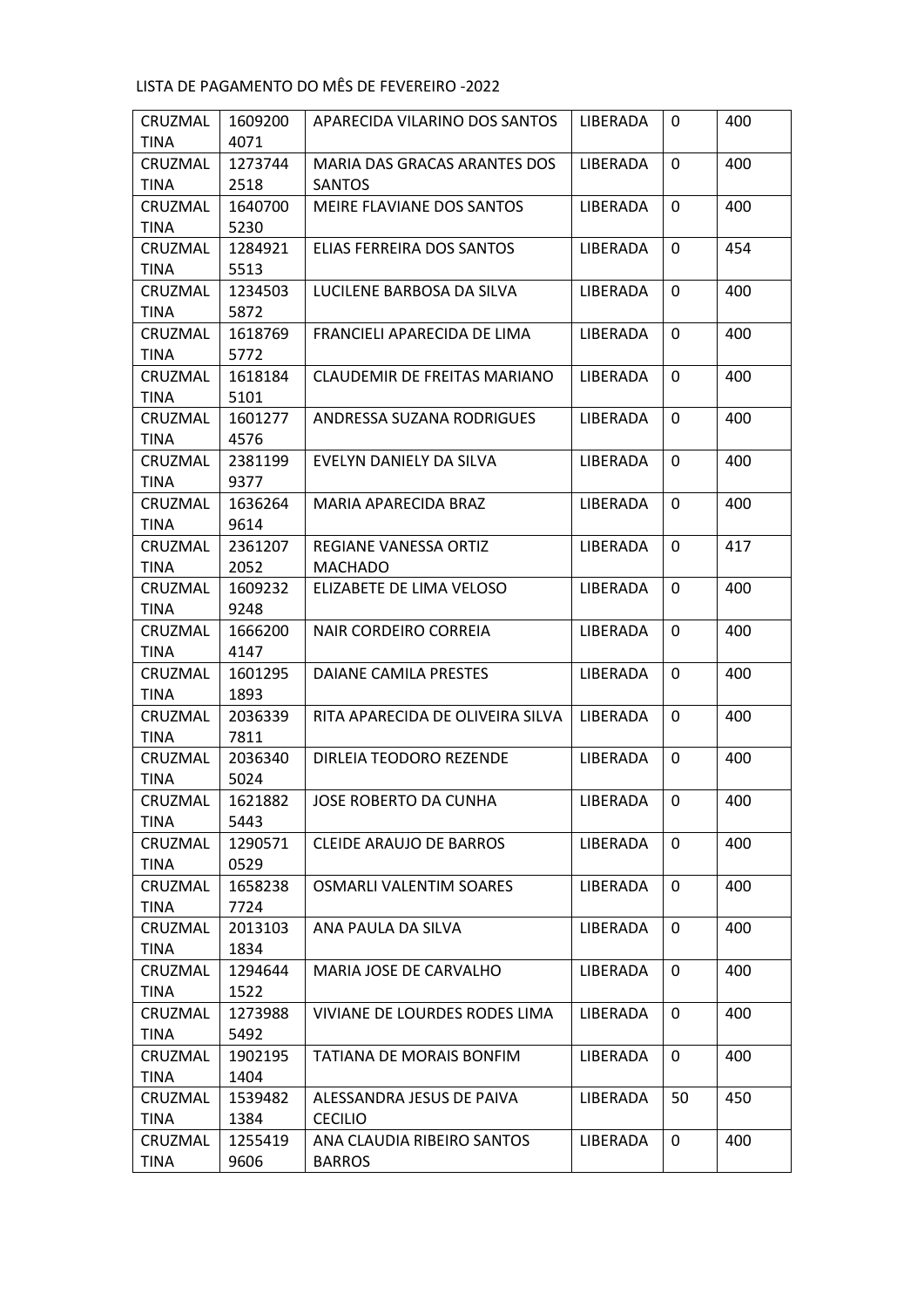| CRUZMAL     | 1321260 | CARINA ROSA DE LIMA                 | LIBERADA        | 0        | 400 |
|-------------|---------|-------------------------------------|-----------------|----------|-----|
| <b>TINA</b> | 2936    |                                     |                 |          |     |
| CRUZMAL     | 1619417 | JAQUELINE DA SILVA ROXO DE          | <b>LIBERADA</b> | 0        | 400 |
| <b>TINA</b> | 7218    | SOUZA                               |                 |          |     |
| CRUZMAL     | 1636273 | <b>MARIA DINALVA DAS NEVES</b>      | LIBERADA        | 0        | 400 |
| <b>TINA</b> | 4719    | <b>ROBADEL</b>                      |                 |          |     |
| CRUZMAL     | 1639793 | MARIA INES DOS SANTOS               | LIBERADA        | 0        | 400 |
| <b>TINA</b> | 2606    | <b>KOCHINSKI</b>                    |                 |          |     |
| CRUZMAL     | 2130259 | <b>BENEDITO DA SILVA</b>            | LIBERADA        | $\Omega$ | 400 |
| <b>TINA</b> | 7932    |                                     |                 |          |     |
| CRUZMAL     | 1236787 | <b>GERALDO DO CARMO BARROS</b>      | LIBERADA        | 50       | 450 |
| <b>TINA</b> | 2963    |                                     |                 |          |     |
| CRUZMAL     | 2046676 | CIDINEIA APARECIDA DE SOUZA         | LIBERADA        | 0        | 400 |
| <b>TINA</b> | 0056    |                                     |                 |          |     |
| CRUZMAL     | 1277684 | <b>GISELE RODRIGUES BRAGA</b>       | LIBERADA        | $\Omega$ | 400 |
| <b>TINA</b> | 0510    |                                     |                 |          |     |
| CRUZMAL     | 1653795 | SUZANE CORDEIRO CORREIA             | LIBERADA        | 0        | 400 |
| <b>TINA</b> | 4348    |                                     |                 |          |     |
| CRUZMAL     | 2031723 | VALDINEIA APARECIDA FERREIRA        | LIBERADA        | 0        | 400 |
| <b>TINA</b> | 1221    | DE PROENCA                          |                 |          |     |
| CRUZMAL     | 1234791 | ALZIRIO RAIMUNDO                    | LIBERADA        | $\Omega$ | 400 |
| <b>TINA</b> | 0509    |                                     |                 |          |     |
| CRUZMAL     | 1648680 | CRISTINA CARLA DA SILVA             | LIBERADA        | 50       | 450 |
| <b>TINA</b> | 9028    |                                     |                 |          |     |
| CRUZMAL     | 1644439 | CRISTINA FELIX DOS REIS RIBEIRO     | LIBERADA        | $\Omega$ | 400 |
| <b>TINA</b> | 5527    |                                     |                 |          |     |
| CRUZMAL     | 1043720 | <b>EDSON ANTONIO ALVES</b>          | LIBERADA        | 0        | 400 |
| <b>TINA</b> | 5832    |                                     |                 |          |     |
| CRUZMAL     | 2073605 | JAQUELINE SANTOS DE JESUS           | LIBERADA        | $\Omega$ | 400 |
| <b>TINA</b> | 4388    |                                     |                 |          |     |
| CRUZMAL     | 1658741 | <b>VALDIRENE SANTOS DOS PASSOS</b>  | LIBERADA        | 0        | 400 |
| <b>TINA</b> | 5777    |                                     |                 |          |     |
| CRUZMAL     | 1623304 | JOELMA APARECIDA DE SOUZA           | LIBERADA        | 0        | 400 |
| TINA        | 7154    |                                     |                 |          |     |
| CRUZMAL     | 2036340 | RICARDO DOS SANTOS DE SOUSA         | LIBERADA        | 0        | 400 |
| TINA        | 2904    |                                     |                 |          |     |
| CRUZMAL     | 2036340 | VANDERLEIA CASTURINA DA SILVA       | LIBERADA        | 0        | 400 |
| <b>TINA</b> | 1843    | DE CASTRO                           |                 |          |     |
| CRUZMAL     | 1629535 | <b>ISABELLA FERNANDES GUIMARAES</b> | LIBERADA        | 50       | 450 |
| TINA        | 3100    |                                     |                 |          |     |
| CRUZMAL     | 1618799 | <b>GIZELI TABORBA DOS SANTOS</b>    | LIBERADA        | 0        | 400 |
| TINA        | 1061    |                                     |                 |          |     |
| CRUZMAL     | 2379350 | <b>ISAURA FAUSTINO DOS SANTOS</b>   | LIBERADA        | 0        | 400 |
| <b>TINA</b> | 8923    |                                     |                 |          |     |
| CRUZMAL     | 1658740 | VANESSA DOS SANTOS DOS PASSOS       | LIBERADA        | 0        | 400 |
| <b>TINA</b> | 9254    |                                     |                 |          |     |
| CRUZMAL     | 1645547 | MARCIA APARECIDA FELIZ              | LIBERADA        | 0        | 400 |
| TINA        | 8313    |                                     |                 |          |     |
| CRUZMAL     | 1281858 | <b>JULIANA DE ALMEIDA</b>           | LIBERADA        | 50       | 450 |
| <b>TINA</b> | 8490    |                                     |                 |          |     |